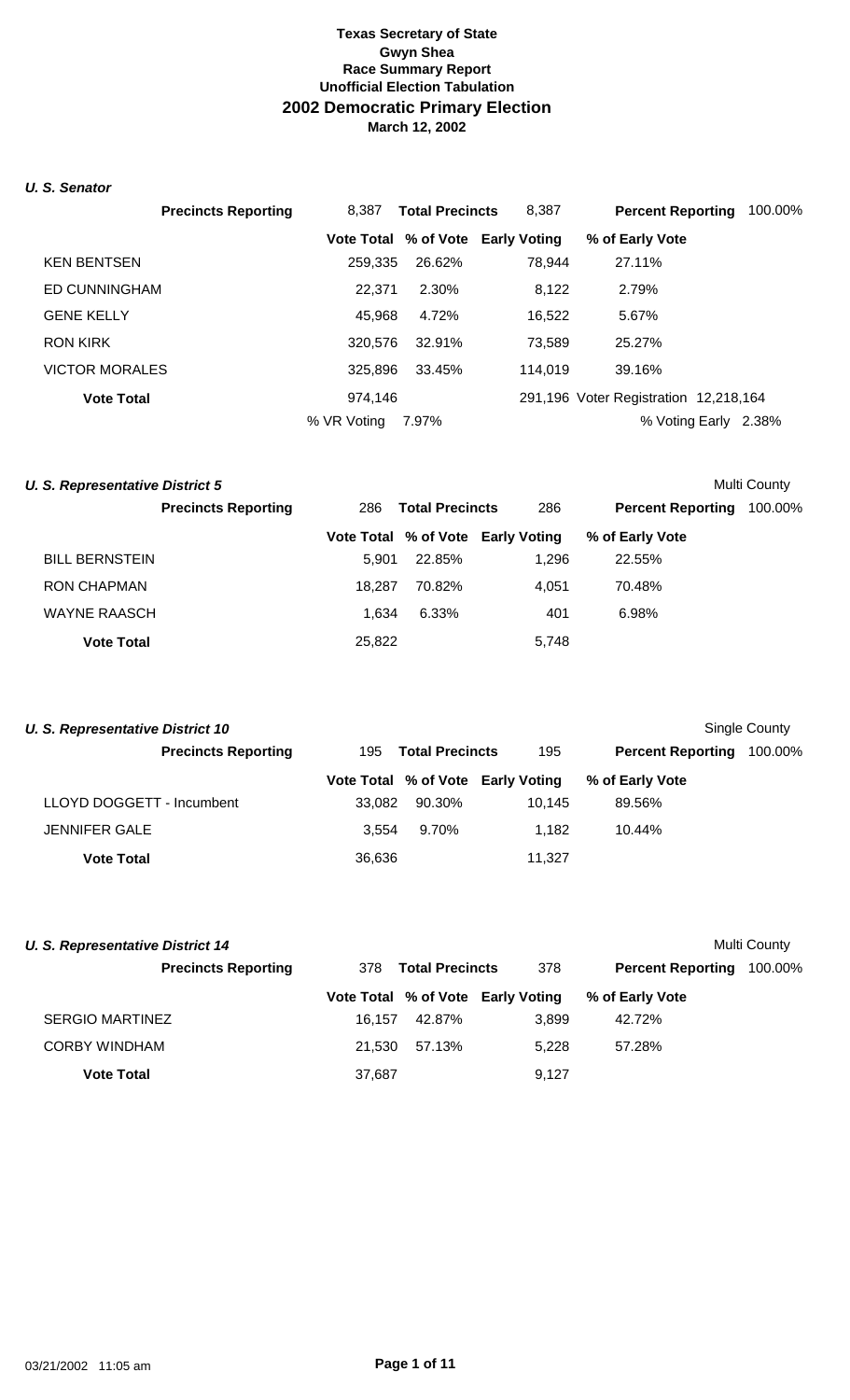| U. S. Representative District 15<br>Multi County |        |                        |                                   |                          |         |  |
|--------------------------------------------------|--------|------------------------|-----------------------------------|--------------------------|---------|--|
| <b>Precincts Reporting</b>                       | 238    | <b>Total Precincts</b> | 238                               | <b>Percent Reporting</b> | 100.00% |  |
|                                                  |        |                        | Vote Total % of Vote Early Voting | % of Early Vote          |         |  |
| <b>MEL HAWKINS</b>                               | 7.314  | 13.03%                 | 2,832                             | 11.90%                   |         |  |
| RUBEN HINOJOSA - Incumbent                       | 48.838 | 86.97%                 | 20.973                            | 88.10%                   |         |  |
| <b>Vote Total</b>                                | 56,152 |                        | 23,805                            |                          |         |  |

| <b>U. S. Representative District 18</b> |        |                        |                                   |                          | Single County |
|-----------------------------------------|--------|------------------------|-----------------------------------|--------------------------|---------------|
| <b>Precincts Reporting</b>              | 234    | <b>Total Precincts</b> | 234                               | <b>Percent Reporting</b> | 100.00%       |
|                                         |        |                        | Vote Total % of Vote Early Voting | % of Early Vote          |               |
| SHEILA JACKSON LEE - Incumbent          | 31.563 | 94.40%                 | 6.774                             | 95.50%                   |               |
| <b>LENWOOD JOHNSON</b>                  | 1.871  | 5.60%                  | 319                               | 4.50%                    |               |
| <b>Vote Total</b>                       | 33.434 |                        | 7,093                             |                          |               |

| <b>U. S. Representative District 22</b> |       |                        |                                   |                          | Multi County |
|-----------------------------------------|-------|------------------------|-----------------------------------|--------------------------|--------------|
| <b>Precincts Reporting</b>              | 210   | <b>Total Precincts</b> | 210                               | <b>Percent Reporting</b> | 100.00%      |
|                                         |       |                        | Vote Total % of Vote Early Voting | % of Early Vote          |              |
| <b>FRANK "CHIP" BRISCOE</b>             | 4.316 | 48.37%                 | 950                               | 46.77%                   |              |
| <b>TIM RILEY</b>                        | 4.606 | 51.63%                 | 1.081                             | 53.23%                   |              |
| <b>Vote Total</b>                       | 8,922 |                        | 2,031                             |                          |              |

| <b>U. S. Representative District 25</b> |                            |        |                        |                                   |                          | Multi County |
|-----------------------------------------|----------------------------|--------|------------------------|-----------------------------------|--------------------------|--------------|
|                                         | <b>Precincts Reporting</b> | 169    | <b>Total Precincts</b> | 169                               | <b>Percent Reporting</b> | 100.00%      |
|                                         |                            |        |                        | Vote Total % of Vote Early Voting | % of Early Vote          |              |
| <b>CHRIS BELL</b>                       |                            | 7.443  | 36.09%                 | 1,542                             | 34.44%                   |              |
| <b>PAUL COLBERT</b>                     |                            | 4.307  | 20.89%                 | 1.007                             | 22.49%                   |              |
| <b>STEPHEN KING</b>                     |                            | 3.274  | 15.88%                 | 767                               | 17.13%                   |              |
| CARROLL G. ROBINSON                     |                            | 5.597  | 27.14%                 | 1,162                             | 25.95%                   |              |
| <b>Vote Total</b>                       |                            | 20,621 |                        | 4,478                             |                          |              |

| U.S. Representative, District 32 |        |                        |                                   |                          | <b>Single County</b> |
|----------------------------------|--------|------------------------|-----------------------------------|--------------------------|----------------------|
| <b>Precincts Reporting</b>       | 186.   | <b>Total Precincts</b> | 186                               | <b>Percent Reporting</b> | 100.00%              |
|                                  |        |                        | Vote Total % of Vote Early Voting | % of Early Vote          |                      |
| PAULINE K. DIXON                 | 9.370  | 72.44%                 | 1.617                             | 71.01%                   |                      |
| WALTER W. HOFHEINZ               | 3.564  | 27.56%                 | 660                               | 28.99%                   |                      |
| <b>Vote Total</b>                | 12.934 |                        | 2.277                             |                          |                      |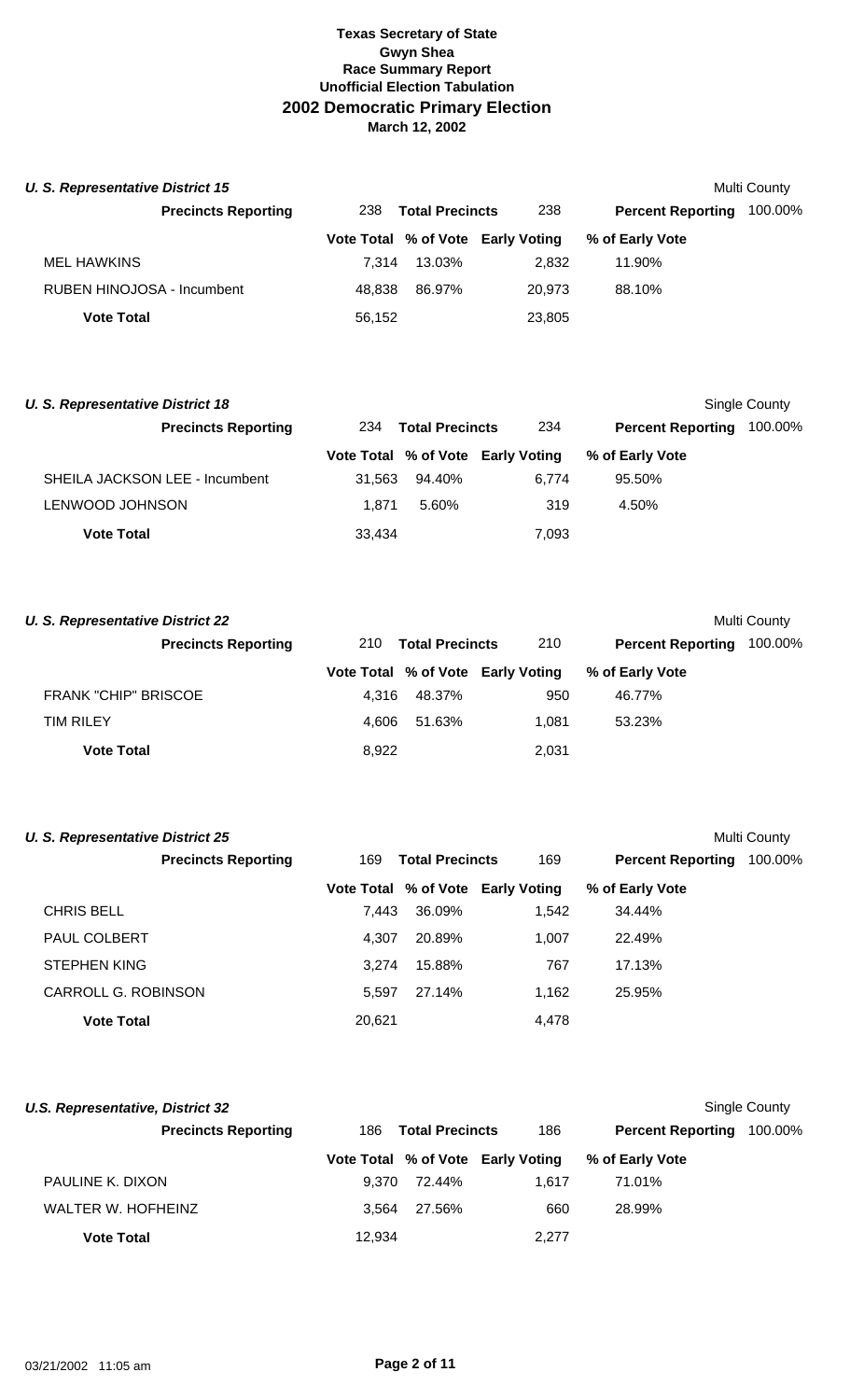#### *Governor*

|                        | <b>Precincts Reporting</b> | 8.387       | <b>Total Precincts</b> | 8,387                             | <b>Percent Reporting</b>              | 100.00%              |
|------------------------|----------------------------|-------------|------------------------|-----------------------------------|---------------------------------------|----------------------|
|                        |                            |             |                        | Vote Total % of Vote Early Voting | % of Early Vote                       |                      |
| <b>BILL LYON</b>       |                            | 43.361      | 4.23%                  | 12.931                            | 4.16%                                 |                      |
| DAN MORALES            |                            | 336.102     | 32.80%                 | 97.424                            | 31.31%                                |                      |
| <b>TONY SANCHEZ</b>    |                            | 624.991     | 60.99%                 | 194.826                           | 62.61%                                |                      |
| <b>JOHN WORLDPEACE</b> |                            | 20.360      | 1.99%                  | 6.002                             | 1.93%                                 |                      |
| <b>Vote Total</b>      |                            | 1,024,814   |                        |                                   | 311,183 Voter Registration 12,218,164 |                      |
|                        |                            | % VR Voting | 8.39%                  |                                   |                                       | % Voting Early 2.55% |

#### *Lieutenant Governor*

|                   | <b>Precincts Reporting</b> | 8.387                | <b>Total Precincts</b> | 8.387                             | <b>Percent Reporting 100.00%</b>      |  |
|-------------------|----------------------------|----------------------|------------------------|-----------------------------------|---------------------------------------|--|
|                   |                            |                      |                        | Vote Total % of Vote Early Voting | % of Early Vote                       |  |
| <b>JOHN SHARP</b> |                            | 746.987              | 100.00%                | 227.324                           | 100.00%                               |  |
| <b>Vote Total</b> |                            | 746.987              |                        |                                   | 227,324 Voter Registration 12,218,164 |  |
|                   |                            | % VR Voting $6.11\%$ |                        |                                   | % Voting Early 1.86%                  |  |

### *Attorney General*

|                   | <b>Precincts Reporting</b> | 8.387             | <b>Total Precincts</b> | 8.387                             | <b>Percent Reporting 100.00%</b>      |  |
|-------------------|----------------------------|-------------------|------------------------|-----------------------------------|---------------------------------------|--|
|                   |                            |                   |                        | Vote Total % of Vote Early Voting | % of Early Vote                       |  |
| KIRK WATSON       |                            |                   | 712,035 100.00%        | 214.201                           | 100.00%                               |  |
| <b>Vote Total</b> |                            | 712.035           |                        |                                   | 214,201 Voter Registration 12,218,164 |  |
|                   |                            | % VR Voting 5.83% |                        |                                   | % Voting Early 1.75%                  |  |

# *Comptroller of Public Accounts*

|                    | <b>Precincts Reporting</b> | 8.387             | <b>Total Precincts</b> | 8.387                             | <b>Percent Reporting</b>              | 100.00%              |
|--------------------|----------------------------|-------------------|------------------------|-----------------------------------|---------------------------------------|----------------------|
|                    |                            |                   |                        | Vote Total % of Vote Early Voting | % of Early Vote                       |                      |
| <b>MARTY AKINS</b> |                            | 687.104           | 100.00%                | 208.424                           | 100.00%                               |                      |
| <b>Vote Total</b>  |                            | 687.104           |                        |                                   | 208,424 Voter Registration 12,218,164 |                      |
|                    |                            | % VR Voting 5.62% |                        |                                   |                                       | % Voting Early 1.71% |

# *Commissioner of the General Land Office*

|                      | <b>Precincts Reporting</b> |             | 8,387 Total Precincts | 8.387                             | <b>Percent Reporting 100.00%</b>      |  |
|----------------------|----------------------------|-------------|-----------------------|-----------------------------------|---------------------------------------|--|
|                      |                            |             |                       | Vote Total % of Vote Early Voting | % of Early Vote                       |  |
| <b>DAVID BERNSEN</b> |                            | 507.576     | 61.85%                | 150.007                           | 59.47%                                |  |
| <b>RAY MADRIGAL</b>  |                            | 313.041     | 38.15%                | 102.236                           | 40.53%                                |  |
| <b>Vote Total</b>    |                            | 820.617     |                       |                                   | 252,243 Voter Registration 12,218,164 |  |
|                      |                            | % VR Voting | 6.72%                 |                                   | % Voting Early 2.06%                  |  |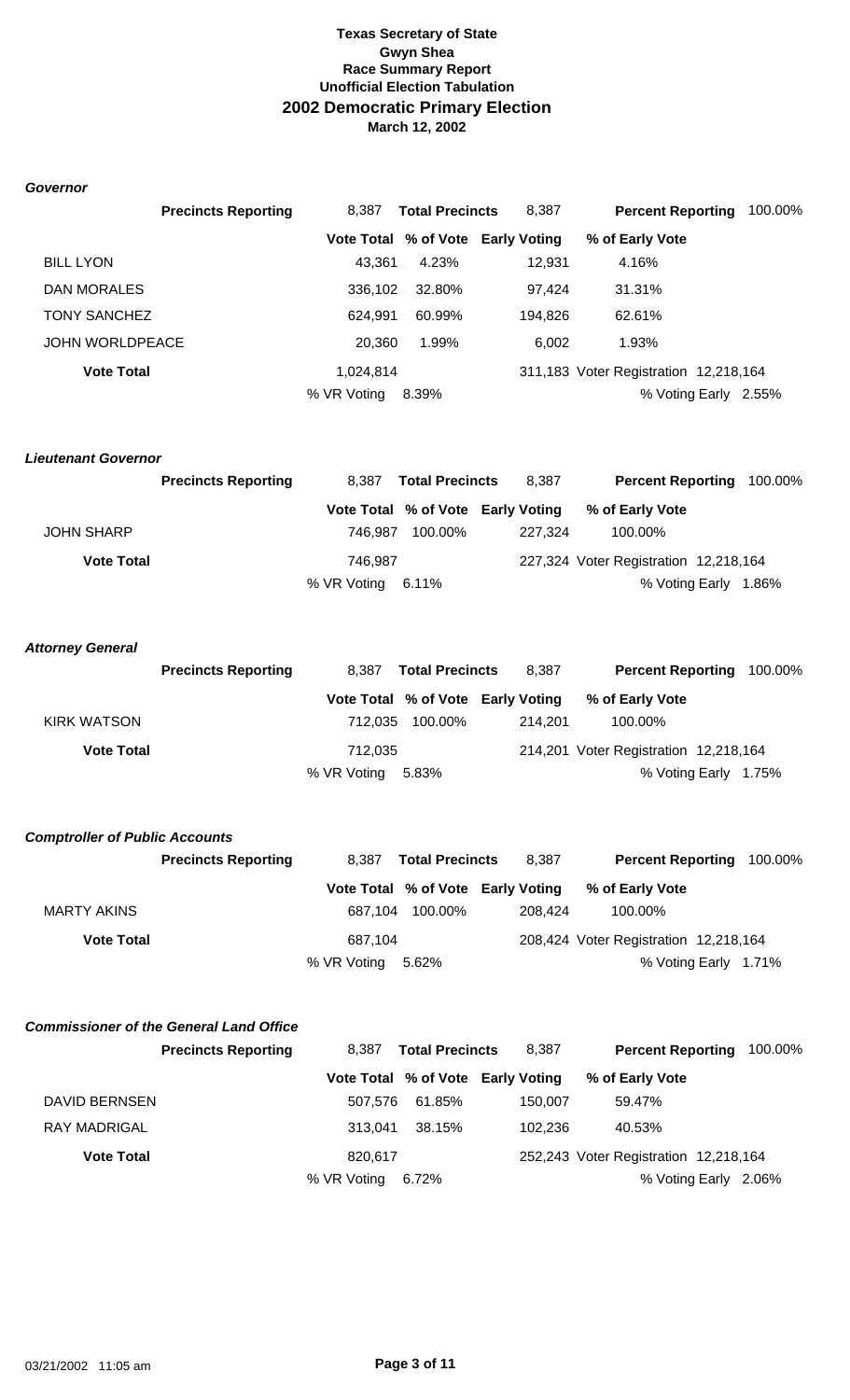## *Commissioner of Agriculture*

| <b>Precincts Reporting</b> | 8.387             | <b>Total Precincts</b> | 8.387                             | <b>Percent Reporting</b>              | 100.00% |
|----------------------------|-------------------|------------------------|-----------------------------------|---------------------------------------|---------|
|                            |                   |                        | Vote Total % of Vote Early Voting | % of Early Vote                       |         |
| <b>ERNESTO DE LEON</b>     | 366.744           | 43.92%                 | 118.591                           | 46.68%                                |         |
| <b>TOM RAMSAY</b>          | 468.237           | 56.08%                 | 135.450                           | 53.32%                                |         |
| <b>Vote Total</b>          | 834.981           |                        |                                   | 254,041 Voter Registration 12,218,164 |         |
|                            | % VR Voting 6.83% |                        |                                   | % Voting Early 2.08%                  |         |

### *Railroad Commissioner*

| <b>Precincts Reporting</b> | 8.387       | <b>Total Precincts</b> | 8,387                             | <b>Percent Reporting 100.00%</b>      |                      |  |
|----------------------------|-------------|------------------------|-----------------------------------|---------------------------------------|----------------------|--|
|                            |             |                        | Vote Total % of Vote Early Voting | % of Early Vote                       |                      |  |
| <b>SHERRY BOYLES</b>       | 500.787     | 62.95%                 | 148.373                           | 61.66%                                |                      |  |
| PAUL C. LOONEY             | 294.713     | 37.05%                 | 92.239                            | 38.34%                                |                      |  |
| <b>Vote Total</b>          | 795.500     |                        |                                   | 240,612 Voter Registration 12,218,164 |                      |  |
|                            | % VR Voting | 6.51%                  |                                   |                                       | % Voting Early 1.97% |  |

## *Judge, Court of Criminal Appeals Place 2*

| <b>Precincts Reporting</b> | 8.387       | <b>Total Precincts</b> | 8.387                             | <b>Percent Reporting 100.00%</b>      |       |
|----------------------------|-------------|------------------------|-----------------------------------|---------------------------------------|-------|
|                            |             |                        | Vote Total % of Vote Early Voting | % of Early Vote                       |       |
| PAT MONTGOMERY             | 510.146     | 68.60%                 | 154.747                           | 68.88%                                |       |
| <b>JULIUS WHITTIER</b>     | 233.532     | 31.40%                 | 69.905                            | 31.12%                                |       |
| <b>Vote Total</b>          | 743.678     |                        |                                   | 224,652 Voter Registration 12,218,164 |       |
|                            | % VR Voting | 6.09%                  |                                   | % Voting Early                        | 1.84% |

| <b>Member, State Board of Education, District 1</b> |         |                        |                                   |                          | Multi County |
|-----------------------------------------------------|---------|------------------------|-----------------------------------|--------------------------|--------------|
| <b>Precincts Reporting</b>                          | 517     | <b>Total Precincts</b> |                                   | <b>Percent Reporting</b> | 100.00%      |
|                                                     |         |                        | Vote Total % of Vote Early Voting | % of Early Vote          |              |
| SAID ABAKOUI                                        | 9.994   | 8.21%                  | 4.083                             | 7.93%                    |              |
| RENE NUNEZ - Incumbent                              | 111.740 | 91.79%                 | 47.421                            | 92.07%                   |              |
| <b>Vote Total</b>                                   | 121,734 |                        | 51,504                            |                          |              |

| <b>Member, State Board of Education, District 7</b> |        |                        |                                   |                          | Multi County |
|-----------------------------------------------------|--------|------------------------|-----------------------------------|--------------------------|--------------|
| <b>Precincts Reporting</b>                          | 455    | <b>Total Precincts</b> | 455                               | <b>Percent Reporting</b> | 100.00%      |
|                                                     |        |                        | Vote Total % of Vote Early Voting | % of Early Vote          |              |
| THOMAS G. "TOM" BUTLER                              | 17.772 | 46.33%                 | 6.730                             | 48.90%                   |              |
| RICHARD HARGROVE                                    | 20.585 | 53.67%                 | 7.032                             | 51.10%                   |              |
| <b>Vote Total</b>                                   | 38,357 |                        | 13,762                            |                          |              |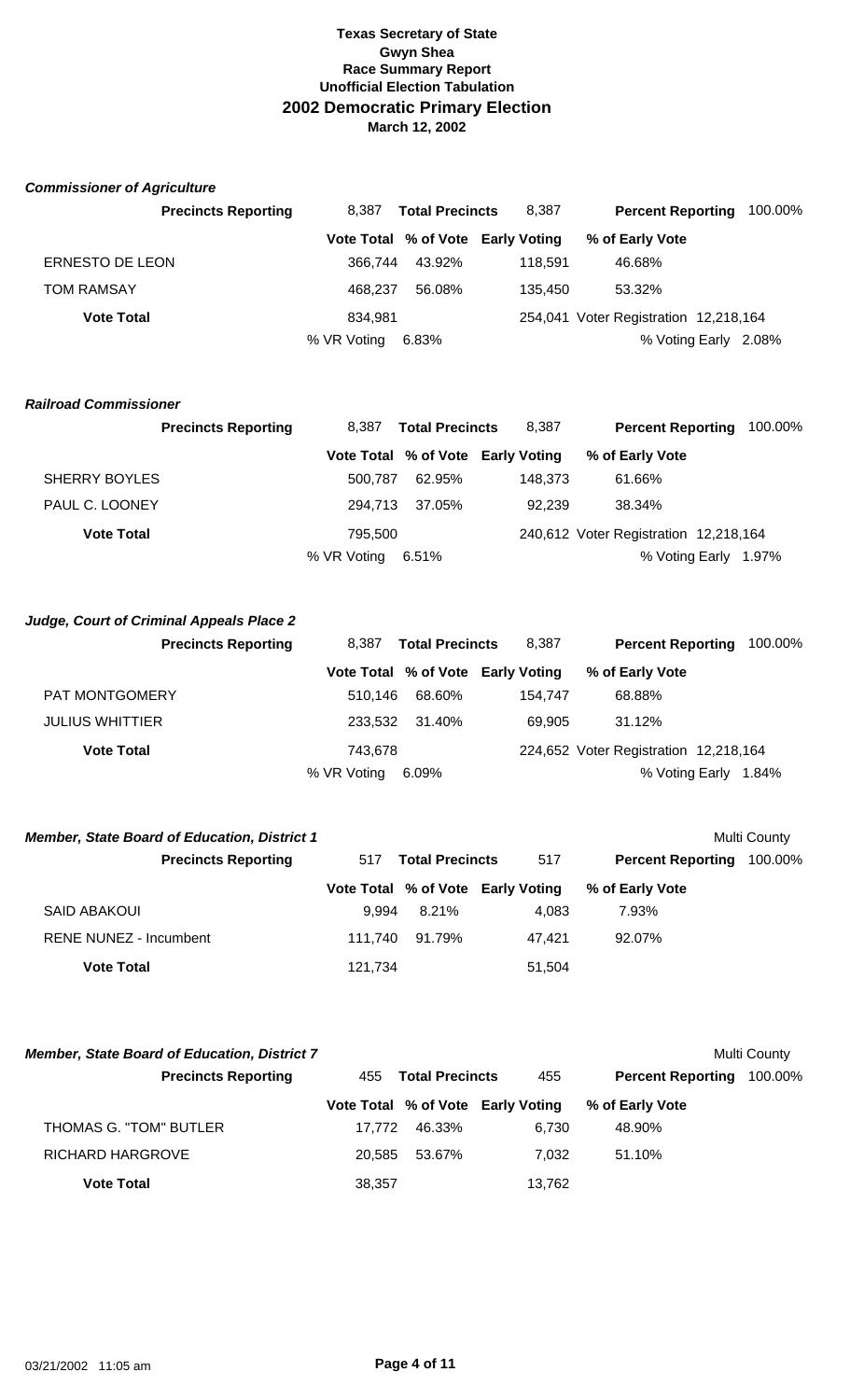| <b>Member, State Board of Education, District 9</b> |        |                        |                                   |                          | Multi County |
|-----------------------------------------------------|--------|------------------------|-----------------------------------|--------------------------|--------------|
| <b>Precincts Reporting</b>                          | 764    | <b>Total Precincts</b> | 764                               | <b>Percent Reporting</b> | 100.00%      |
|                                                     |        |                        | Vote Total % of Vote Early Voting | % of Early Vote          |              |
| ROBERT A. "BOBBY" BUTLER                            | 26.285 | 42.99%                 | 5.846                             | 41.80%                   |              |
| DEAN W. WOODARD                                     | 34.860 | 57.01%                 | 8.138                             | 58.20%                   |              |
| <b>Vote Total</b>                                   | 61,145 |                        | 13,984                            |                          |              |

| <b>State Senator, District 20</b> |        |                        |                                   |                          | <b>Multi County</b> |
|-----------------------------------|--------|------------------------|-----------------------------------|--------------------------|---------------------|
| <b>Precincts Reporting</b>        | 225    | <b>Total Precincts</b> |                                   | <b>Percent Reporting</b> | 100.00%             |
|                                   |        |                        | Vote Total % of Vote Early Voting | % of Early Vote          |                     |
| BARBARA CANALES-BLACK             | 25.912 | 39.06%                 | 10.278                            | 37.52%                   |                     |
| RUBEN M. GARCIA                   | 4.266  | 6.43%                  | 1.920                             | 7.01%                    |                     |
| <b>JUAN "CHUY" HINOJOSA</b>       | 28.543 | 43.02%                 | 12,206                            | 44.56%                   |                     |
| DIANA MARTINEZ                    | 7.624  | 11.49%                 | 2.988                             | 10.91%                   |                     |
| <b>Vote Total</b>                 | 66.345 |                        | 27,392                            |                          |                     |

| <b>State Senator, District 30</b><br>Multi County |        |                        |                                   |                          |         |  |  |  |
|---------------------------------------------------|--------|------------------------|-----------------------------------|--------------------------|---------|--|--|--|
| <b>Precincts Reporting</b>                        | 354    | <b>Total Precincts</b> | 354                               | <b>Percent Reporting</b> | 100.00% |  |  |  |
|                                                   |        |                        | Vote Total % of Vote Early Voting | % of Early Vote          |         |  |  |  |
| DONALD R. ACHESON                                 | 12.722 | 57.03%                 | 3.092                             | 59.99%                   |         |  |  |  |
| ROBERT H. FENOGLIO, SR.                           | 9.587  | 42.97%                 | 2.062                             | 40.01%                   |         |  |  |  |
| <b>Vote Total</b>                                 | 22,309 |                        | 5.154                             |                          |         |  |  |  |

| <b>State Representative District 1</b> |        |                        |                                   |                          | Multi County |
|----------------------------------------|--------|------------------------|-----------------------------------|--------------------------|--------------|
| <b>Precincts Reporting</b>             | 80.    | <b>Total Precincts</b> | 80                                | <b>Percent Reporting</b> | 100.00%      |
|                                        |        |                        | Vote Total % of Vote Early Voting | % of Early Vote          |              |
| <b>GARY ENGLISH</b>                    | 6.930  | 35.11%                 | 1.028                             | 26.69%                   |              |
| <b>BARRY B. TELFORD - Incumbent</b>    | 12.807 | 64.89%                 | 2.824                             | 73.31%                   |              |
| <b>Vote Total</b>                      | 19,737 |                        | 3,852                             |                          |              |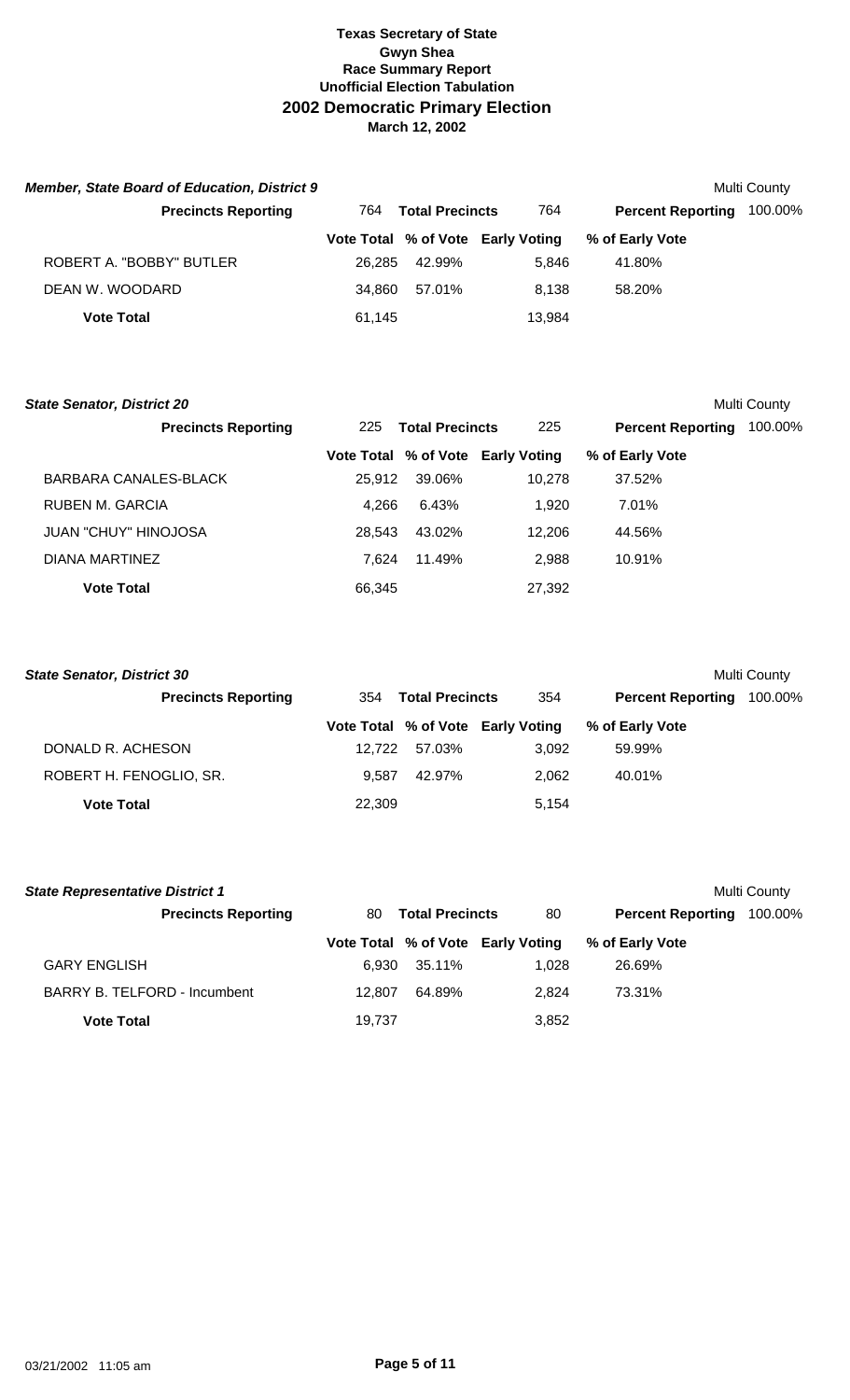| <b>State Representative District 8</b> |        |                        |                                   |                          | Multi County |
|----------------------------------------|--------|------------------------|-----------------------------------|--------------------------|--------------|
| <b>Precincts Reporting</b>             | 97     | <b>Total Precincts</b> | 97                                | <b>Percent Reporting</b> | 100.00%      |
|                                        |        |                        | Vote Total % of Vote Early Voting | % of Early Vote          |              |
| DAVID MARTIN                           | 3.907  | 29.87%                 | 1.177                             | 29.69%                   |              |
| <b>CHARLIE NICHOLS</b>                 | 4.261  | 32.58%                 | 1.418                             | 35.77%                   |              |
| <b>HERMAN HANS REICHER</b>             | 498    | 3.81%                  | 114                               | 2.88%                    |              |
| <b>GEORGE M. ROBINSON</b>              | 4.412  | 33.74%                 | 1.255                             | 31.66%                   |              |
| <b>Vote Total</b>                      | 13,078 |                        | 3,964                             |                          |              |

| <b>State Representative District 19</b> |        |                        |                                   |                          | Multi County |
|-----------------------------------------|--------|------------------------|-----------------------------------|--------------------------|--------------|
| <b>Precincts Reporting</b>              | 71     | <b>Total Precincts</b> | 71                                | <b>Percent Reporting</b> | 100.00%      |
|                                         |        |                        | Vote Total % of Vote Early Voting | % of Early Vote          |              |
| JOHN J. BAKER                           | 5.777  | 43.71%                 | 1.938                             | 42.63%                   |              |
| PAUL D. CLAYTON                         | 7.439  | 56.29%                 | 2.608                             | 57.37%                   |              |
| <b>Vote Total</b>                       | 13.216 |                        | 4.546                             |                          |              |

| <b>State Representative District 31</b> |        |                        |                                   |                          | Multi County |
|-----------------------------------------|--------|------------------------|-----------------------------------|--------------------------|--------------|
| <b>Precincts Reporting</b>              | 46.    | <b>Total Precincts</b> |                                   | <b>Percent Reporting</b> | 100.00%      |
|                                         |        |                        | Vote Total % of Vote Early Voting | % of Early Vote          |              |
| ADOLFO CAMPERO, JR.                     | 7.608  | 31.74%                 | 4,680                             | 31.51%                   |              |
| <b>RYAN GUILLEN</b>                     | 9.246  | 38.57%                 | 5.938                             | 39.98%                   |              |
| IGNACIO SALINAS, JR. - Incumbent        | 7.115  | 29.68%                 | 4.233                             | 28.50%                   |              |
| <b>Vote Total</b>                       | 23.969 |                        | 14.851                            |                          |              |

| <b>State Representative District 34</b> |                              |        |                                   |                          | Single County |
|-----------------------------------------|------------------------------|--------|-----------------------------------|--------------------------|---------------|
| <b>Precincts Reporting</b>              | <b>Total Precincts</b><br>73 |        | 73                                | <b>Percent Reporting</b> | 100.00%       |
|                                         |                              |        | Vote Total % of Vote Early Voting | % of Early Vote          |               |
| DAVID BERLANGA                          | 2.910                        | 22.41% | 1.064                             | 23.02%                   |               |
| JAIME CAPELO - Incumbent                | 8.365                        | 64.41% | 2.909                             | 62.92%                   |               |
| <b>JERRY TREVINO</b>                    | 1.713                        | 13.19% | 650                               | 14.06%                   |               |
| <b>Vote Total</b>                       | 12,988                       |        | 4,623                             |                          |               |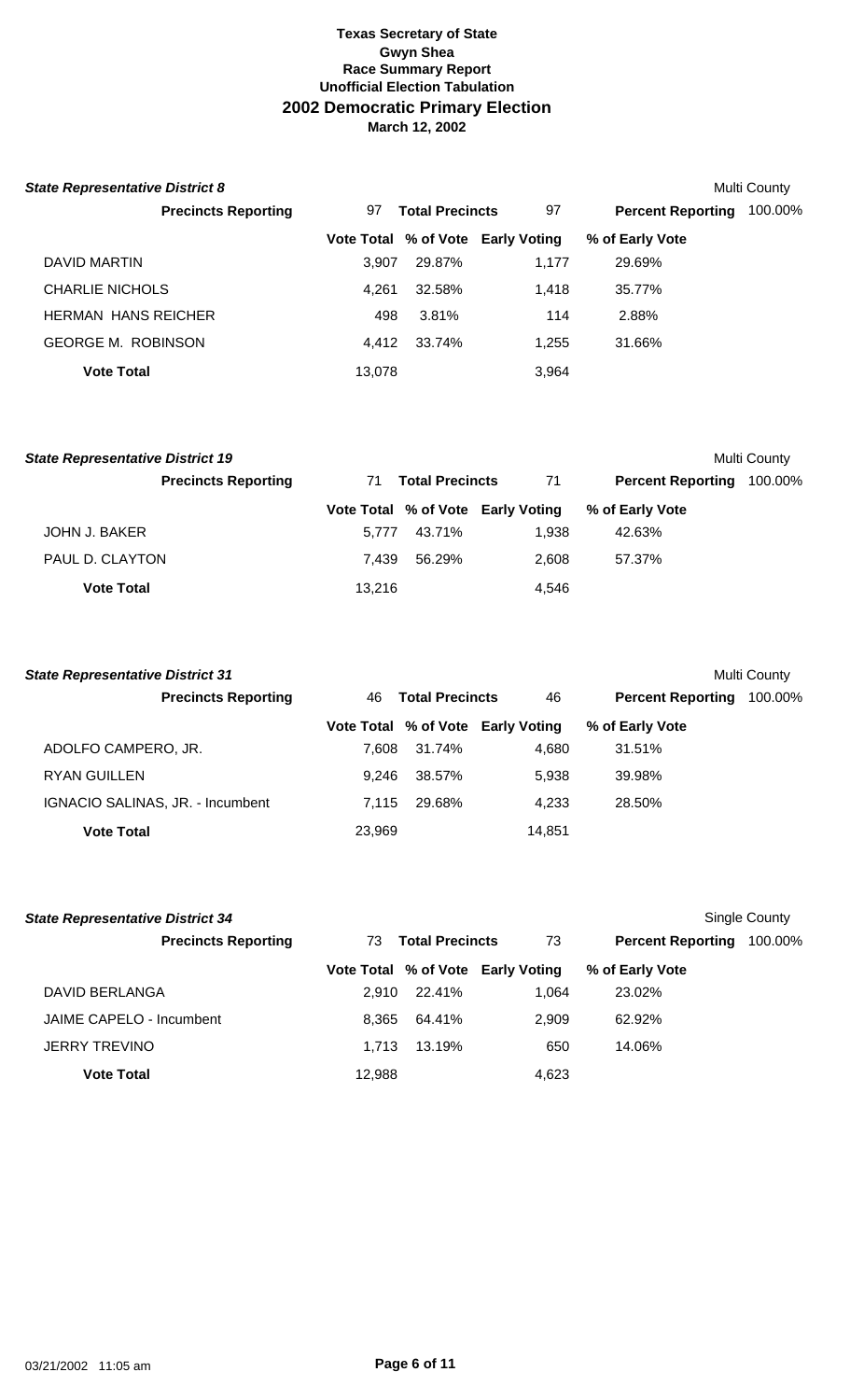| <b>State Representative District 35</b> |        |                        |                                   |                          | Multi County |
|-----------------------------------------|--------|------------------------|-----------------------------------|--------------------------|--------------|
| <b>Precincts Reporting</b>              | 113    | <b>Total Precincts</b> | 113                               | <b>Percent Reporting</b> | 100.00%      |
|                                         |        |                        | Vote Total % of Vote Early Voting | % of Early Vote          |              |
| <b>GABI CANALES</b>                     | 8.460  | 46.71%                 | 3,066                             | 55.53%                   |              |
| RICHARD CARRERA                         | 3.072  | 16.96%                 | 706                               | 12.79%                   |              |
| <b>PEARSON KNOLLE</b>                   | 6.578  | 36.32%                 | 1.749                             | 31.68%                   |              |
| <b>Vote Total</b>                       | 18.110 |                        | 5,521                             |                          |              |

| <b>State Representative District 40</b> |                            |        |                        |                                   |                          | Single County |
|-----------------------------------------|----------------------------|--------|------------------------|-----------------------------------|--------------------------|---------------|
|                                         | <b>Precincts Reporting</b> | 34     | <b>Total Precincts</b> | 34                                | <b>Percent Reporting</b> | 100.00%       |
|                                         |                            |        |                        | Vote Total % of Vote Early Voting | % of Early Vote          |               |
| EDDY GONZALEZ                           |                            | 5.461  | 44.43%                 | 2.663                             | 43.04%                   |               |
| AARON PENA                              |                            | 6.829  | 55.57%                 | 3.524                             | 56.96%                   |               |
| <b>Vote Total</b>                       |                            | 12,290 |                        | 6.187                             |                          |               |

| <b>State Representative District 43</b> |        |                        |                                   |                          | <b>Multi County</b> |
|-----------------------------------------|--------|------------------------|-----------------------------------|--------------------------|---------------------|
| <b>Precincts Reporting</b>              | 92     | <b>Total Precincts</b> | 92                                | <b>Percent Reporting</b> | 100.00%             |
|                                         |        |                        | Vote Total % of Vote Early Voting | % of Early Vote          |                     |
| <b>IRMA RANGEL - Incumbent</b>          | 12.548 | 74.39%                 | 5.243                             | 78.71%                   |                     |
| <b>VICTOR RUBALCABA</b>                 | 4.319  | 25.61%                 | 1.418                             | 21.29%                   |                     |
| <b>Vote Total</b>                       | 16,867 |                        | 6,661                             |                          |                     |

| <b>State Representative District 50</b> |                               |        |                                   |                          | Single County |
|-----------------------------------------|-------------------------------|--------|-----------------------------------|--------------------------|---------------|
| <b>Precincts Reporting</b>              | <b>Total Precincts</b><br>43. |        | 43                                | <b>Percent Reporting</b> | 100.00%       |
|                                         |                               |        | Vote Total % of Vote Early Voting | % of Early Vote          |               |
| FIDEL "ACE" ACEVEDO                     | 1.893                         | 39.22% | 604                               | 37.75%                   |               |
| <b>JAMES SYLVESTER</b>                  | 2.934                         | 60.78% | 996                               | 62.25%                   |               |
| <b>Vote Total</b>                       | 4,827                         |        | 1,600                             |                          |               |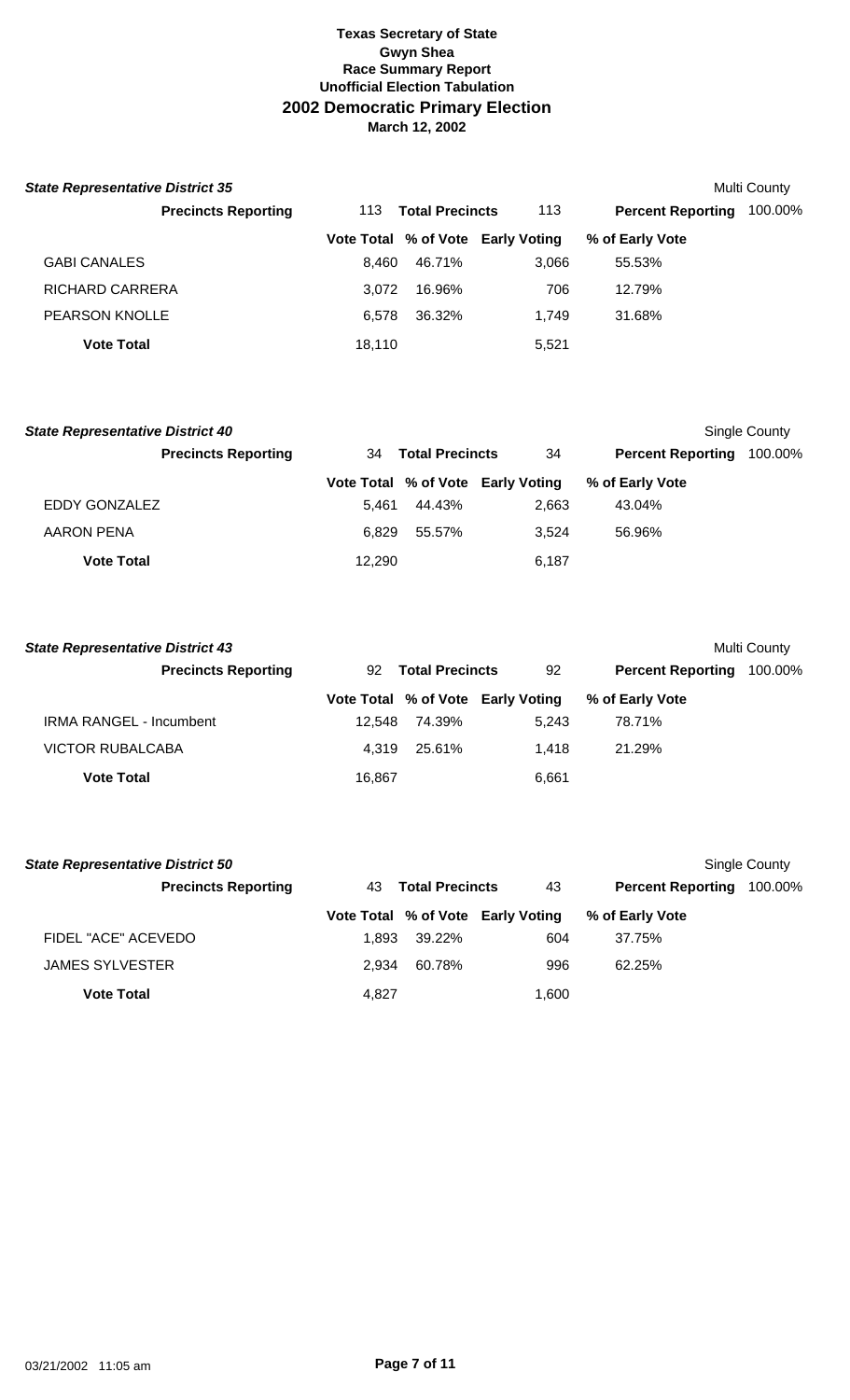| <b>State Representative District 51</b> |       |                        |                                   |                          | <b>Single County</b> |
|-----------------------------------------|-------|------------------------|-----------------------------------|--------------------------|----------------------|
| <b>Precincts Reporting</b>              | 35    | <b>Total Precincts</b> | 35                                | <b>Percent Reporting</b> | 100.00%              |
|                                         |       |                        | Vote Total % of Vote Early Voting | % of Early Vote          |                      |
| MARCOS DE LEON                          | 1,109 | 17.98%                 | 436                               | 19.79%                   |                      |
| <b>JULIA A. DIGGS</b>                   | 238   | 3.86%                  | 113                               | 5.13%                    |                      |
| <b>MARIA LUISA "LULU" FLORES</b>        | 2,361 | 38.28%                 | 832                               | 37.77%                   |                      |
| <b>SAM GUZMAN</b>                       | 697   | 11.30%                 | 238                               | 10.80%                   |                      |
| <b>BILL POOL</b>                        | 318   | 5.16%                  | 109                               | 4.95%                    |                      |
| <b>EDDIE RODRIGUEZ</b>                  | 1.445 | 23.43%                 | 475                               | 21.56%                   |                      |
| <b>Vote Total</b>                       | 6,168 |                        | 2,203                             |                          |                      |

|    |        |                         |                                                             | Multi County |
|----|--------|-------------------------|-------------------------------------------------------------|--------------|
| 52 |        | 52                      | <b>Percent Reporting</b>                                    | 100.00%      |
|    |        |                         | % of Early Vote                                             |              |
|    | 44.10% | 332                     | 50.69%                                                      |              |
|    | 55.90% | 323                     | 49.31%                                                      |              |
|    |        | 655                     |                                                             |              |
|    |        | 1.417<br>1.796<br>3,213 | <b>Total Precincts</b><br>Vote Total % of Vote Early Voting |              |

| <b>State Representative District 72</b> |       |                        |                                   |                          | Multi County |
|-----------------------------------------|-------|------------------------|-----------------------------------|--------------------------|--------------|
| <b>Precincts Reporting</b>              | 85    | <b>Total Precincts</b> |                                   | <b>Percent Reporting</b> | 100.00%      |
|                                         |       |                        | Vote Total % of Vote Early Voting | % of Early Vote          |              |
| CLARA E. "BETSY" JOHNSON                | 1.577 | 41.81%                 | 464                               | 41.21%                   |              |
| <b>JERI SLONE</b>                       | 2.195 | 58.19%                 | 662                               | 58.79%                   |              |
| <b>Vote Total</b>                       | 3,772 |                        | 1.126                             |                          |              |

| <b>State Representative District 75</b> |       |                        |                                   |                          | Single County |
|-----------------------------------------|-------|------------------------|-----------------------------------|--------------------------|---------------|
| <b>Precincts Reporting</b>              | 33    | <b>Total Precincts</b> |                                   | <b>Percent Reporting</b> | 100.00%       |
|                                         |       |                        | Vote Total % of Vote Early Voting | % of Early Vote          |               |
| MANNY NAJERA - Incumbent                | 4.566 | 46.40%                 | 1.597                             | 48.10%                   |               |
| <b>CHENTE QUINTANILLA</b>               | 5.274 | 53.60%                 | 1.723                             | 51.90%                   |               |
| <b>Vote Total</b>                       | 9,840 |                        | 3,320                             |                          |               |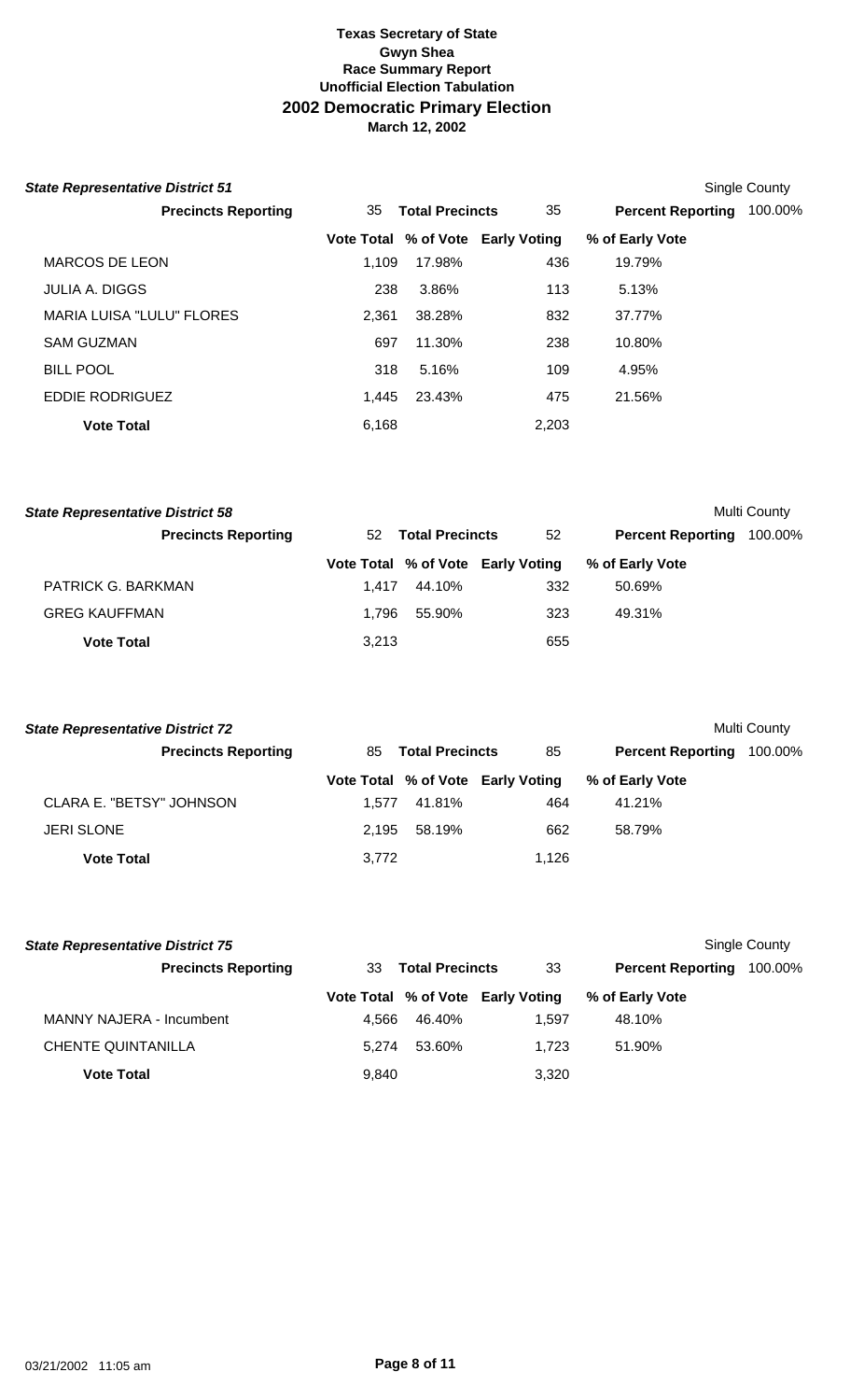| <b>State Representative District 77</b> |                              |        |                                   |                          | Single County |
|-----------------------------------------|------------------------------|--------|-----------------------------------|--------------------------|---------------|
| <b>Precincts Reporting</b>              | <b>Total Precincts</b><br>34 |        | 34                                | <b>Percent Reporting</b> | 100.00%       |
|                                         |                              |        | Vote Total % of Vote Early Voting | % of Early Vote          |               |
| PAUL C. MORENO - Incumbent              | 10.619                       | 70.81% | 2.596                             | 69.13%                   |               |
| <b>TONY SAN ROMAN</b>                   | 4.378                        | 29.19% | 1.159                             | 30.87%                   |               |
| <b>Vote Total</b>                       | 14.997                       |        | 3,755                             |                          |               |

| <b>State Representative District 79</b> |       |                        |                                   |                          | Single County |
|-----------------------------------------|-------|------------------------|-----------------------------------|--------------------------|---------------|
| <b>Precincts Reporting</b>              | 30    | <b>Total Precincts</b> |                                   | <b>Percent Reporting</b> | 100.00%       |
|                                         |       |                        | Vote Total % of Vote Early Voting | % of Early Vote          |               |
| DAN CHAVEZ                              | 3.115 | 33.95%                 | 1.054                             | 33.95%                   |               |
| JOE C. PICKETT - Incumbent              | 6.060 | 66.05%                 | 2.051                             | 66.05%                   |               |
| <b>Vote Total</b>                       | 9,175 |                        | 3,105                             |                          |               |

| <b>State Representative District 80</b> |        |                        |                                   |                          | Multi County |
|-----------------------------------------|--------|------------------------|-----------------------------------|--------------------------|--------------|
| <b>Precincts Reporting</b>              | 73     | <b>Total Precincts</b> | 73                                | <b>Percent Reporting</b> | 100.00%      |
|                                         |        |                        | Vote Total % of Vote Early Voting | % of Early Vote          |              |
| JUDITH (JUDY) A. CANALES                | 5.511  | 21.51%                 | 2,356                             | 18.61%                   |              |
| TIMOTEO "TIMO" GARZA                    | 10.110 | 39.47%                 | 6,262                             | 49.45%                   |              |
| TRACY O. KING - Incumbent               | 9.996  | 39.02%                 | 4.045                             | 31.94%                   |              |
| <b>Vote Total</b>                       | 25,617 |                        | 12,663                            |                          |              |

| <b>State Representative District 104</b> |       |                        |                                   |                          | Single County |
|------------------------------------------|-------|------------------------|-----------------------------------|--------------------------|---------------|
| <b>Precincts Reporting</b>               | 35.   | <b>Total Precincts</b> |                                   | <b>Percent Reporting</b> | 100.00%       |
|                                          |       |                        | Vote Total % of Vote Early Voting | % of Early Vote          |               |
| ROBERTO R. ALONZO                        | 2.351 | 50.43%                 | 493                               | 48.76%                   |               |
| DOMINGO GARCIA - Incumbent               | 2.311 | 49.57%                 | 518                               | $51.24\%$                |               |
| <b>Vote Total</b>                        | 4.662 |                        | 1.011                             |                          |               |

| <b>State Representative District 110</b> |                              |        |                                   |                          | Single County |
|------------------------------------------|------------------------------|--------|-----------------------------------|--------------------------|---------------|
| <b>Precincts Reporting</b>               | <b>Total Precincts</b><br>46 |        | 46                                | <b>Percent Reporting</b> | 100.00%       |
|                                          |                              |        | Vote Total % of Vote Early Voting | % of Early Vote          |               |
| JESSE W. JONES - Incumbent               | 4.280                        | 66.95% | 618                               | 69.52%                   |               |
| THOMAS J. WATTLEY, JR.                   | 2.113                        | 33.05% | 271                               | 30.48%                   |               |
| <b>Vote Total</b>                        | 6,393                        |        | 889                               |                          |               |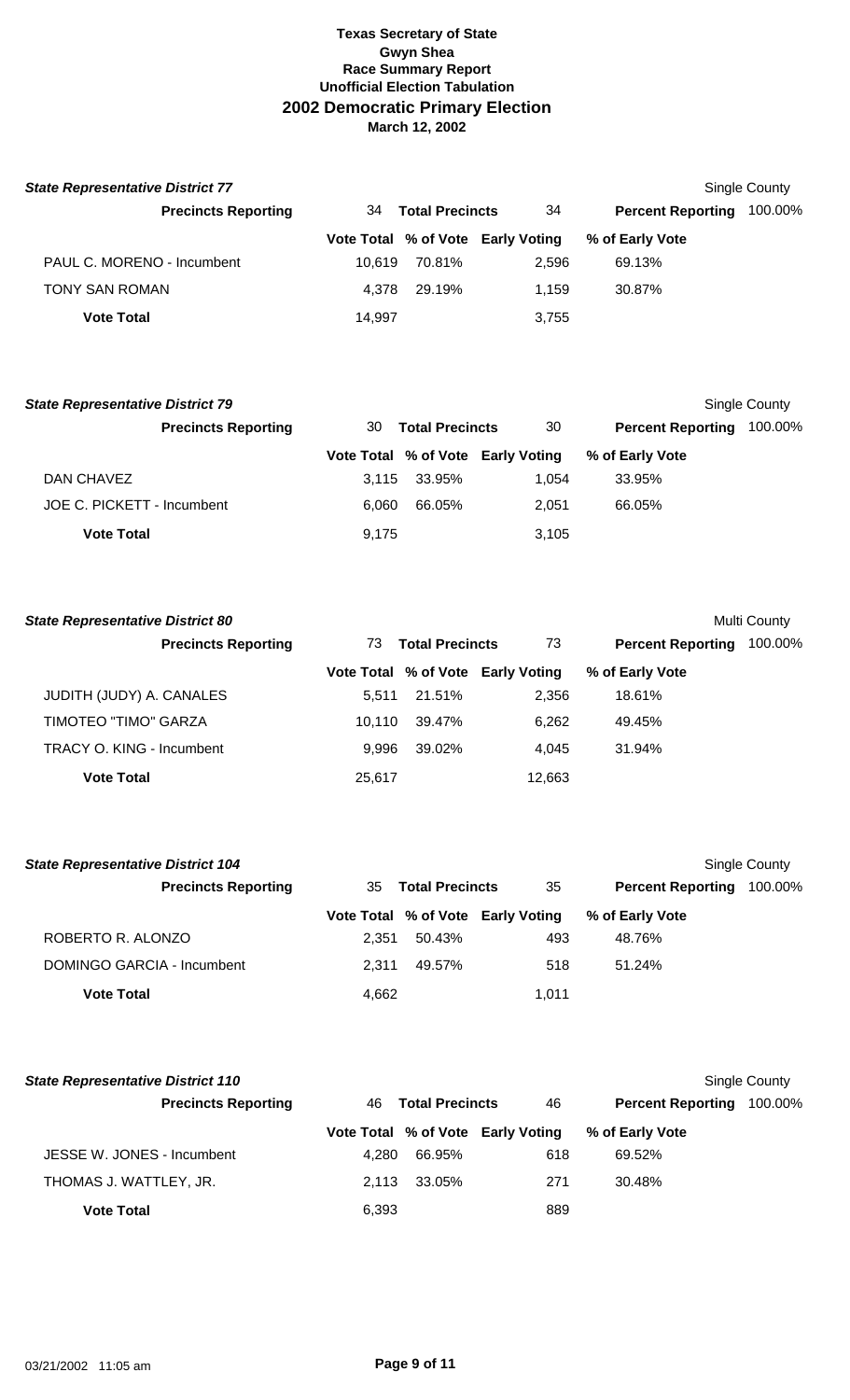| <b>State Representative District 123</b> |                              |        |                                   |                          | Single County |
|------------------------------------------|------------------------------|--------|-----------------------------------|--------------------------|---------------|
| <b>Precincts Reporting</b>               | <b>Total Precincts</b><br>75 |        | 75                                | <b>Percent Reporting</b> | 100.00%       |
|                                          |                              |        | Vote Total % of Vote Early Voting | % of Early Vote          |               |
| ROGER PEREZ                              | 3.500                        | 40.89% | 1.116                             | 36.90%                   |               |
| LOUIS A. VIDAURRI                        | 171                          | 2.00%  | 64                                | 2.12%                    |               |
| MIKE VILLARREAL - Incumbent              | 4.543                        | 53.08% | 1,684                             | 55.69%                   |               |
| <b>GEORGE WEST</b>                       | 345                          | 4.03%  | 160                               | 5.29%                    |               |
| <b>Vote Total</b>                        | 8,559                        |        | 3,024                             |                          |               |

| <b>State Representative District 124</b> |       |                        |                                   |                          | Single County |
|------------------------------------------|-------|------------------------|-----------------------------------|--------------------------|---------------|
| <b>Precincts Reporting</b>               | 62    | <b>Total Precincts</b> | 62                                | <b>Percent Reporting</b> | 100.00%       |
|                                          |       |                        | Vote Total % of Vote Early Voting | % of Early Vote          |               |
| <b>BOBBY HERRERA</b>                     | 1.671 | 29.81%                 | 425                               | 27.80%                   |               |
| JOSE MENENDEZ - Incumbent                | 3.935 | 70.19%                 | 1.104                             | 72.20%                   |               |
| <b>Vote Total</b>                        | 5,606 |                        | 1.529                             |                          |               |

| <b>State Representative District 125</b> |       |                        |                                   |                          | Single County |
|------------------------------------------|-------|------------------------|-----------------------------------|--------------------------|---------------|
| <b>Precincts Reporting</b>               | 56    | <b>Total Precincts</b> | 56                                | <b>Percent Reporting</b> | 100.00%       |
|                                          |       |                        | Vote Total % of Vote Early Voting | % of Early Vote          |               |
| <b>JOAQUIN CASTRO</b>                    | 4.401 | 63.78%                 | 1.150                             | 56.57%                   |               |
| ARTHUR "ART" REYNA - Incumbent           | 2.499 | 36.22%                 | 883                               | 43.43%                   |               |
| <b>Vote Total</b>                        | 6,900 |                        | 2,033                             |                          |               |

| <b>State Representative District 131</b> |       |                        |                                   |                          | Single County |
|------------------------------------------|-------|------------------------|-----------------------------------|--------------------------|---------------|
| <b>Precincts Reporting</b>               | 28    | <b>Total Precincts</b> | 28                                | <b>Percent Reporting</b> | 100.00%       |
|                                          |       |                        | Vote Total % of Vote Early Voting | % of Early Vote          |               |
| ANDREA HINCKSON                          | 2.006 | 33.64%                 | 306                               | 29.12%                   |               |
| <b>RON WILSON - Incumbent</b>            | 3.957 | 66.36%                 | 745                               | 70.88%                   |               |
| <b>Vote Total</b>                        | 5,963 |                        | 1.051                             |                          |               |